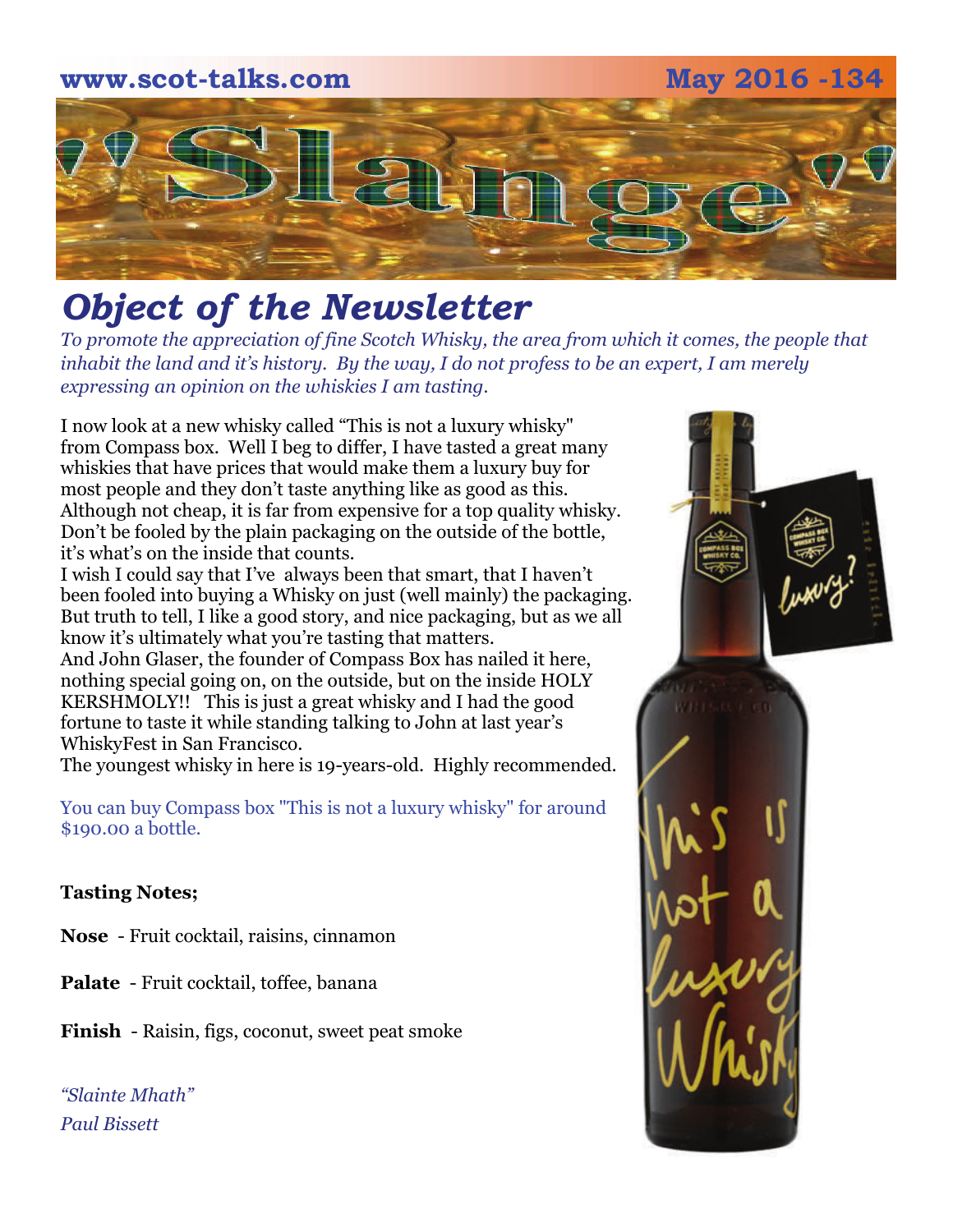



## SUPPORT OUR CAMPAIGN

#### www.compassboxwhisky.com/transparency

**We were recently informed that the way we've been communicating information about the age of the components in our whiskies is illegal. By sharing the entire recipe – by offering complete transparency around the age of each component whisky – we have been breaking EU regulations governing the marketing and promotion of spirits.** 

It turns out that Scotch whisky is one of the few products where it is prohibited by law to be fully open with consumers. This is an issue that affects every corner of the Scotch world (from Single Malt distillers to blenders) and limits the ability of the producer to share pertinent information with their customers.

We believe the current regulations should change. That Scotch whisky producers should have the freedom to offer their customers complete, unbiased and clear information on the age of every component used in their whiskies. That those customers have the right to know exactly what it is they're drinking.

Please read through the information below and – if you agree with what you see – take a moment to sign our Statement of Beliefs. Your support will help lobby UK and EU authorities to change the current regulations for the better.

Whiskymaker JOHN GLASER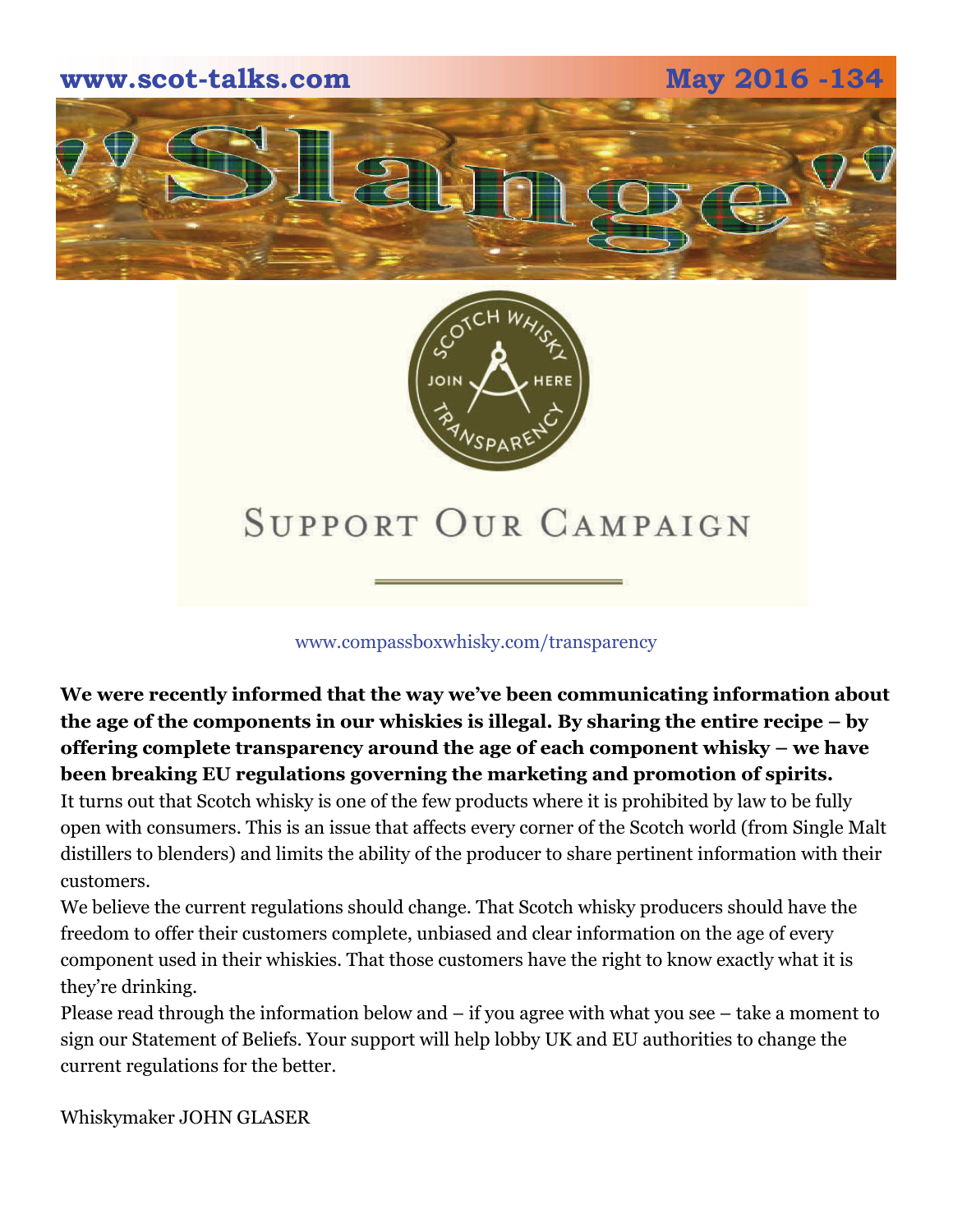

Below is a simple guide to help you choose your single malt Whisky, and the flavor notes you should expect from it. Being Scottish I recommend you find a likely candidate and try it in a bar before buying the whole bottle. This Issue; Compass box "This is not a luxury whisky". For more information go to www.compassboxwhisky.com

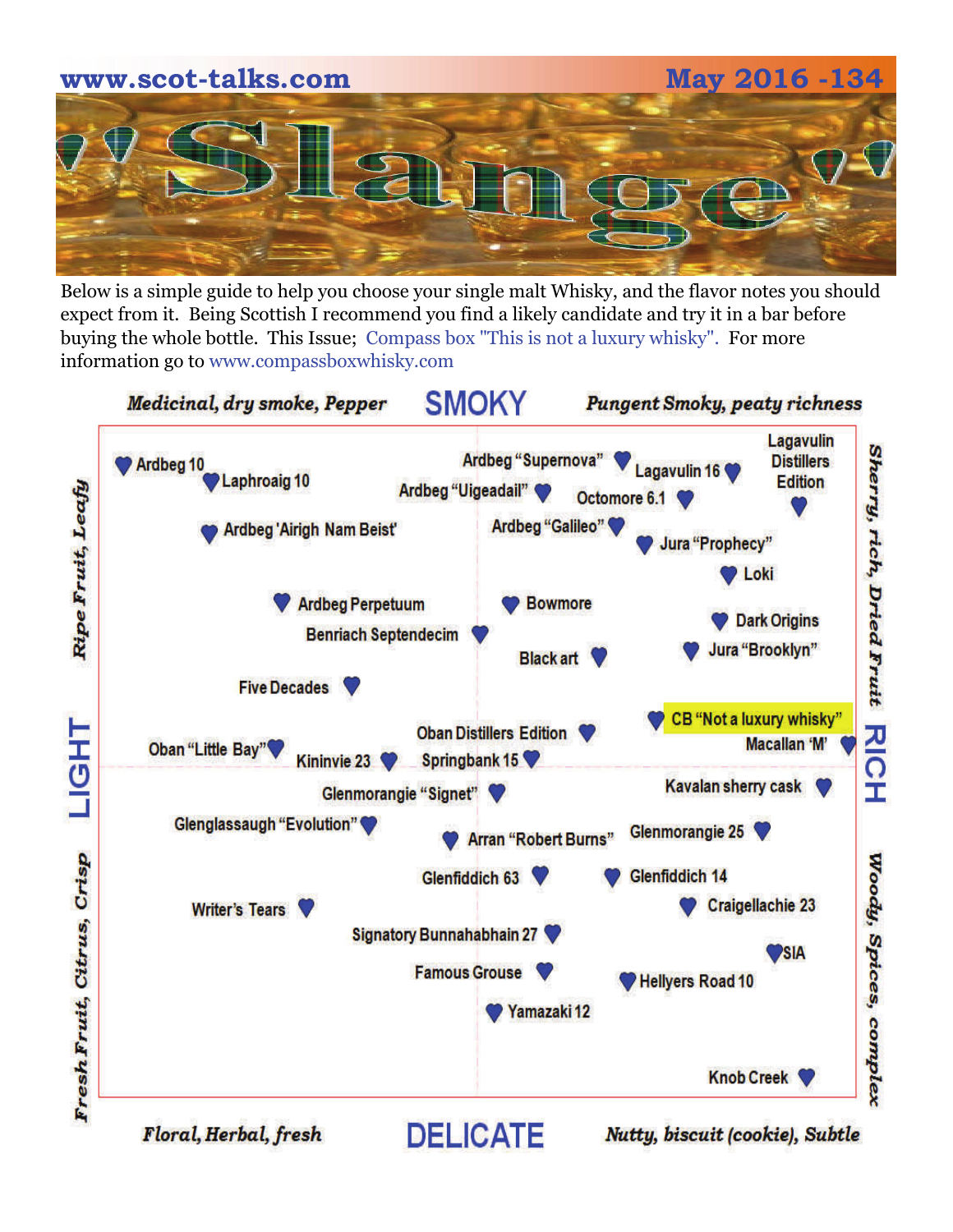

## **A GUIDE TO GAELIC NAMES FOR DISTILLERIES**  [Sean Murphy](http://foodanddrink.scotsman.com/author/sean-murphy/)

The distilleries of Scotland were often built centuries ago and as such many were named in the traditional manner of Scotland using Gaelic names.

As romantic as the spirit itself, Gaelic is a beautifully poetic language though it can often be impenetrable for those who do not speak it.

We have looked at the origins of some of Scotland's most famous distilleries to discover where their names originated from and what they mean:

#### **1. Cardhu distillery, Moray**

(Region: Speyside, Founded:1824)

Founded by whisky smuggler John Cumming in 1824, Cardhu is currently run by Diageo. Cardhu derives from the Scots Gaelic *Carn Dubh*, meaning 'Black Rock'.

**Did you know?** The whisky produced by Cardhu makes up an important part of the famous Johnnie Walker blended whiskies.

#### **2. [Bunnahabhain Distillery](http://bunnahabhain.com/), Islay**

(Region: Islay, Founded:1881)

Bunnahabhain distillery is situated on the north side of the island of Islay near Port Askaig and is owned by Burn Stewart.

Bunnahabhain is derived from the Scottish Gaelic *Bun na h-Abhainn* meaning 'mouth of the river'. **Did you know?** The wreck of the ship Majestic sits stricken on the rocks at Bunnahabhain to this day.

#### **3. [Auchentoshan distillery,](http://www.auchentoshan.com/age-check.aspx) Clydebank**

(Region: Lowlands, Founded:1823)

Situated at the foot of the Kilpatrick hills near Clydebank, Auchentoshan is owned by Morrison Bowmore.

Auchentoshan is derived from the Gaelic *Achadh an Oisein* and translates as 'corner of the field'. **Did you know?** Auchentoshan distillery was rebuilt in its entirety by Eadie Cairns in 1969.